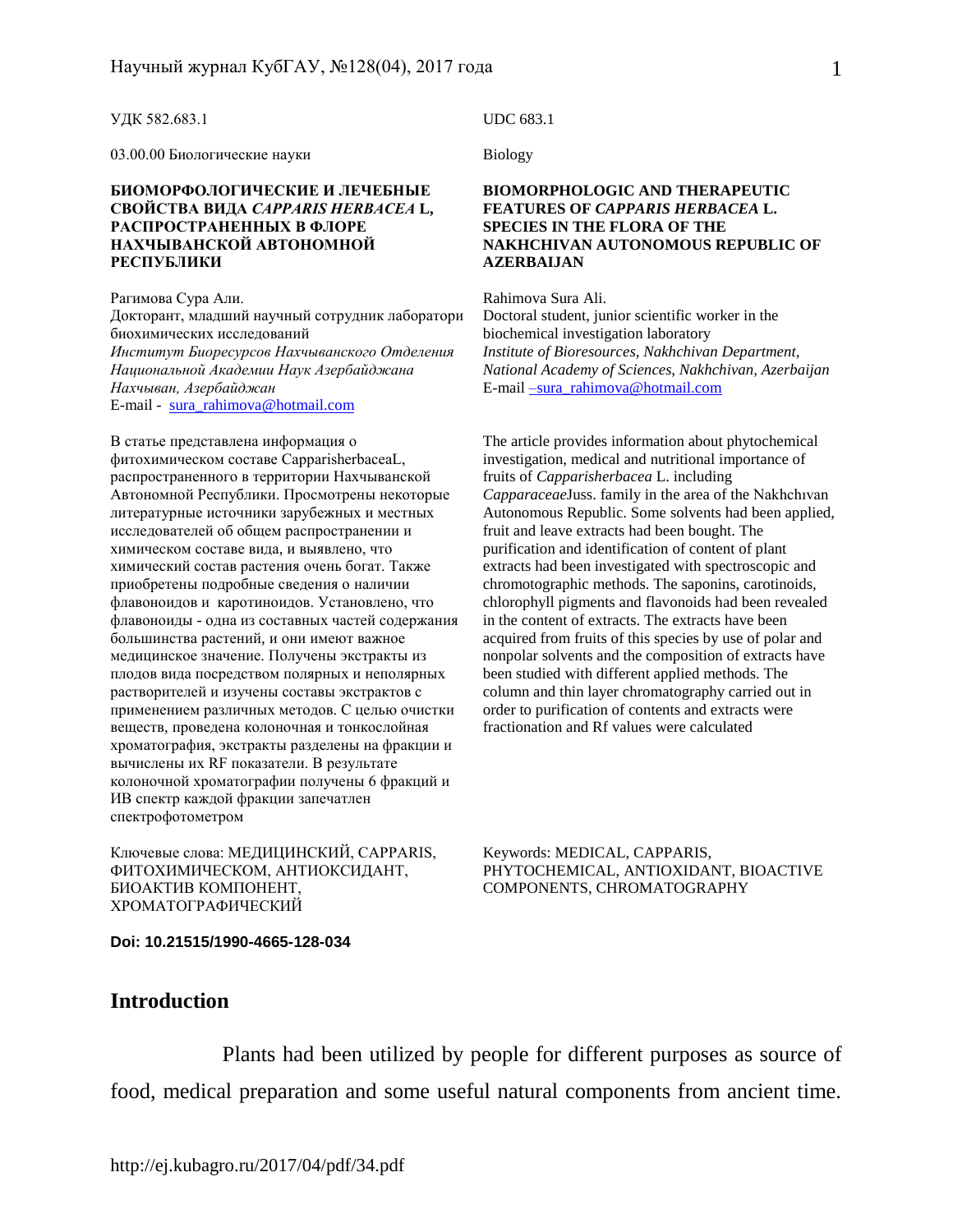The applying new analyzing and development of defining methods, phytochemical analyzing of plants had been alleged as purpose. The plants are significant source of important contents and natural antioxidants for human body. Therefore studying of useful components in the content of plants and their use in people nutrition are crucial process in modern time. The main natural antioxidants, existing in food and protecting body from harmful radicals are mainly vitamins (ascorbic acid,  $\alpha$ tocopherol,vitamin E), carotenoids,polyphenolic contents and flavonoids. These compounds mainly exist in different vegetables, fruits, corns and medicinal plants. The carbohydrates, organic acids, nitrous substances, aromatic and dye stuff, mineral salts, vitamins, ferments, glucosides and pectins exist in fruit and vegetable content for human body. The vitamins increase resistance of human body against different disease which exist in fruits and vegetables. Recently the studying of rich biological active components of plant species and determining of components is actual problem of modern science. For this aim getting of biological active components and studying, applying to different fields of industry consider very crucial matters [6, 9].

The area of Nakhchivan Autonomous Republic is rich with useful plants, therefore it is need for comprehensive studying of these plants. To investigate modern position of the family and to determine the ecological and anthropological transformations happened with them have both theoretical and practical importance.The plants including in *Capparaceae*Juss. family are in the important place in the rich flora of Nakhchivan Autonomous Republic.*Capparisherbacea* L. described from Southern Europe. It is bush plant for bio morphological features. The roots excrete special ether and grow well in stony, gravelly and clayey soil. Distribute in plain, rarely and mountainous areas.CapparaceaeJuss. family has more than 350 species. The branches of these family plants up to 2 m length, sprawling shrubs. According to life form the leaves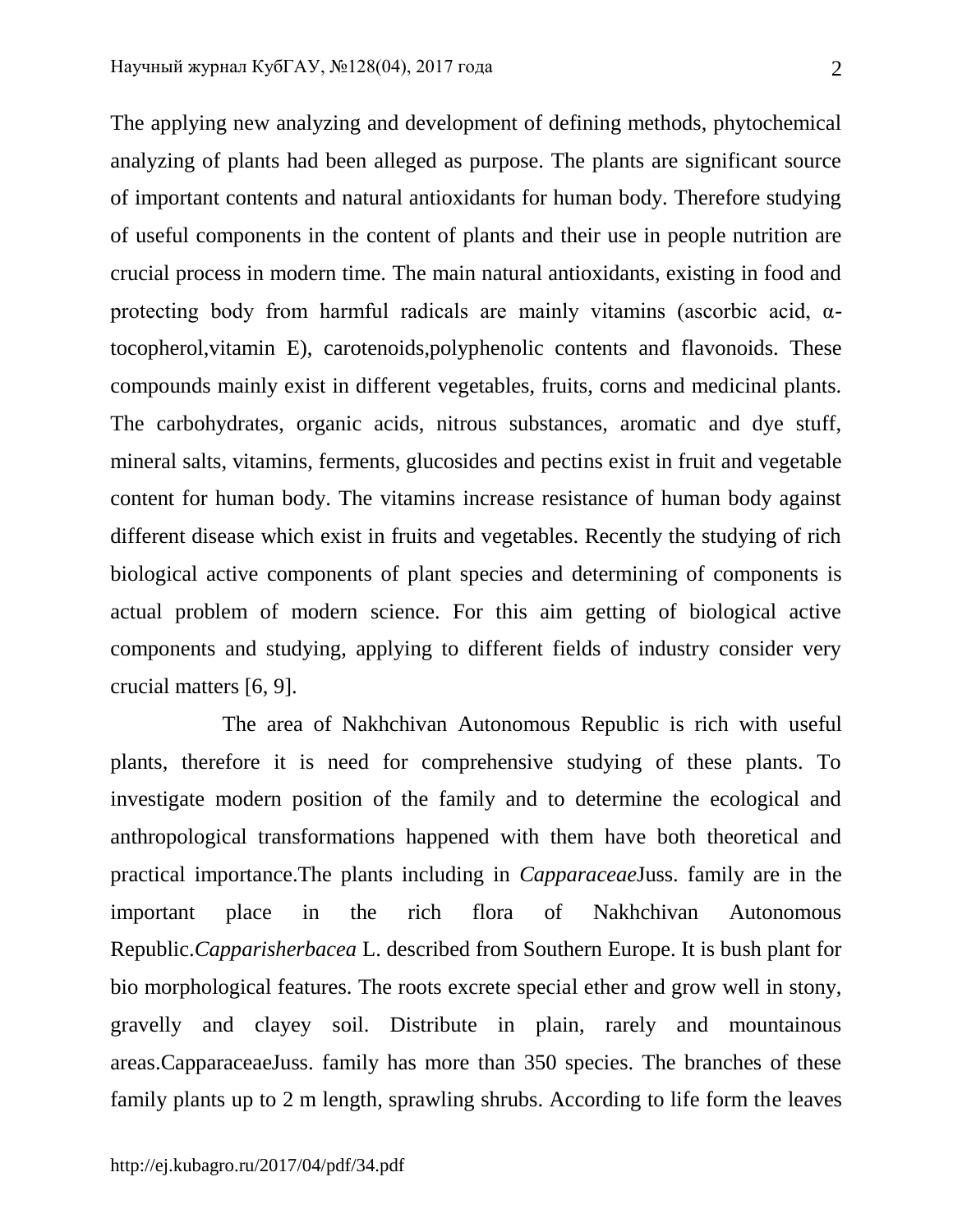of these species are curved grass and shrubs. The leaves are egg-round or elliptical, short stalk and located in shifts [10, 11].

The genus of *Capparis* L. is the largest genus of this family and include 150 species. The branches are sprawling, 50-200 cm. The leaves are egg formed, tip part is sharp. Fruits are longish with long stalk is 20-45 mm [5].

The species of *Capparisherbacea* L. is called field watermelon and field leek. *Capparisherbacea*L. is a perennial species that rounded fleshy leaves and big white pinkish-white flowers. Under of leaves are thorny. The leaves are ellipsoid. Stalks of leaf are short and sharp. Petals are white or pale pink, length 30- 50 mm. There are a lot of stamens in the flower. Fruits are ellipsoid and long stalk, length 20-45 mm.*Capparisherbacea* L. is an important crop in Mediterranean countries, where it also grows spontaneously in diverse ecosystem. It is hot climate plant. Capparisherbacea L. (Capparaceae) is an aromatic plant growing wild in the dry regions. The root of the line, up to 10-12 m long.Stems numerous, prostrate, up to 1.5 m long. Stipules are as yellowish spines, straight or curved. Leaves on short petioles, rounded, obviate or in May-June, fruiting in August-September [5, 9].

General distribution zones: Capparisherbacea L. species has been spread in the area of Western and Eastern Mediterranean, Russia, Turkey, Balkans, Iranian areas. Caucasus - all areas (except high mountains and areas with high humidity, Central Asia - the southern and central regions with the exception of sandy deserts, high mountains and lowland areas). As wild plant, it is spread the south of Europe, middle of Asia, Pakistan and India. Also this species spread in the Absheron, Shamakhi, Sumgayit, Khizi, Nakhchivan regions of Azerbaijan [2, 5, 9, 11].

Distribution zones in Azerbaijan:fromSamur-Shabran plain to Caspean sea, Absheron, rarely east part of great Caucasus, south part of Little Caucasus,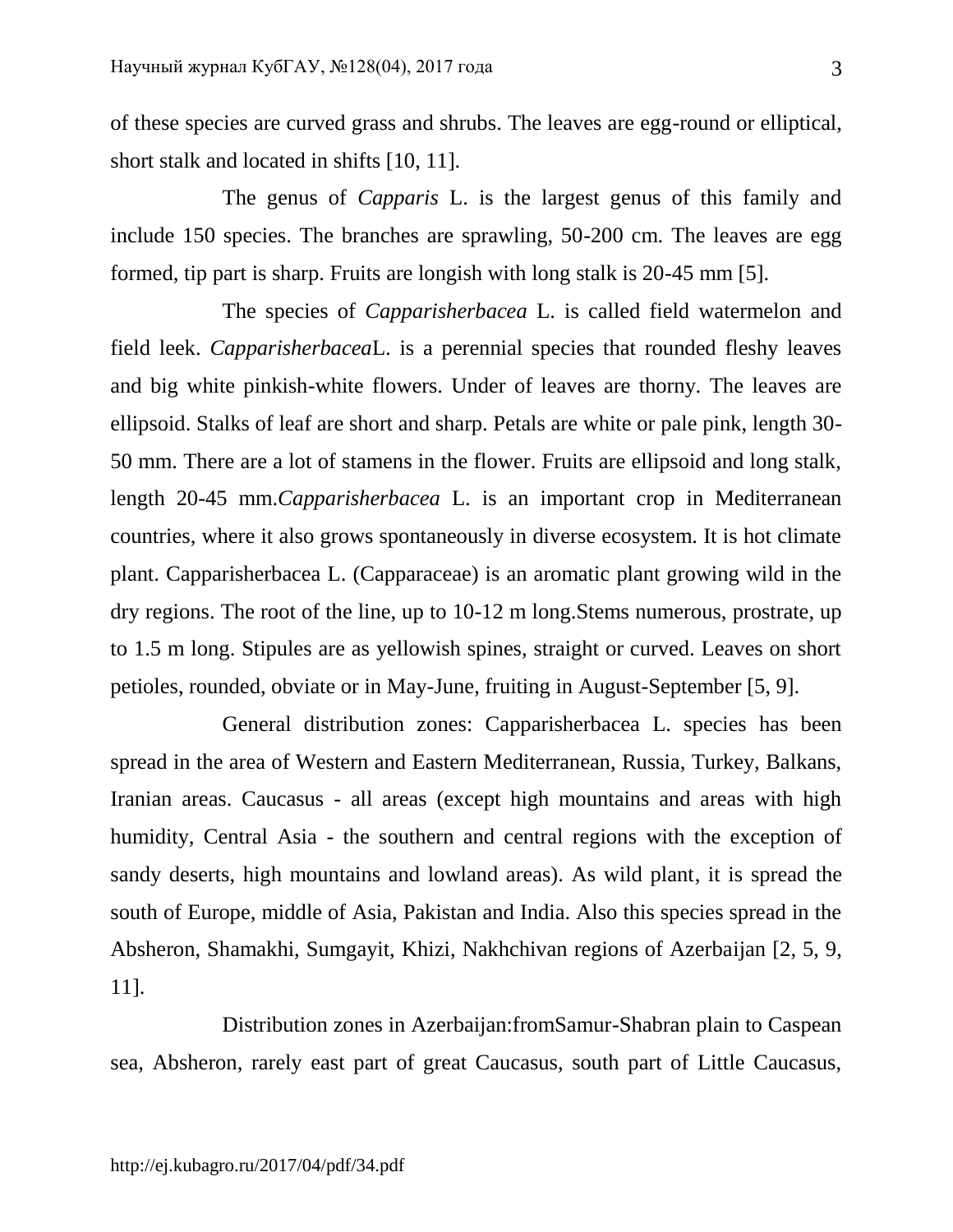Gobustan, Kur-Araz lowland Shamakhi, Sumgayit,Lankaran, Mugan,Khizi, Nakhchivan regions of Azerbaijan [10,11].

Distribution zones in Nakhchivan Autonomous Republic: This species distribute in the desert and semideserts of mountainous and foothills regions, mainly lowland, foothill, plain, stony and rocky areas, low mountainous zones, along the rivers. Also this species spread in the grey soils, slopes of low mountainous areas, hole and meadow. The territory of Badamli, Kechili, Shahbuzkand, Kulus, Salasuz, Batabat of Shahbuz region, Kyrna, Gal-Shurud,Nahadjir of Julfa region, Bilev, Pezmeri, Dirnis, Keleki ofOrdubad, Kyvrag, Boyukduz of Kangarli, Validagh territory, Akura village of Sharur region, Disa, Zeyneddin, Shikhmahmud, Cehri of Babek regions of Nakhchivan Autonomous Republic [5, 9, 11].

# **The use of the plant**

The Capparis herbacea L. species has a lot of medicinal features. Caper is an important species in our natural environment and economy for high nutrition flowers and buds, high adaptation capability and medicinal efficiency.

The studying of biochemical content of Capparis herbacea L. species including in Capparis L. genus had been started from 1960. Some scientific researchers had investigated bioactive components in the content of this species. Thus, it was determined that Capparis herbacea species is rich with phenolic components, flavonoids, carotinoids, glucosinolates, saponins, tocopherols and mineral components.Different flavonoids had been studied in caper bush and capers: rutin (quercetin 3-rutinoside), quercetin 7-rutinoside, quercetin 3-glucoside-7-rhamnoside, kaempferol-3-rutinoside, kaempferol-3-glucoside, and kaempferol-3-rhamnorutinoside. Rutin is a powerful antioxidant bioflavonoid in the body and used as a dietary supplement for capillary fragility. Also this species is rich with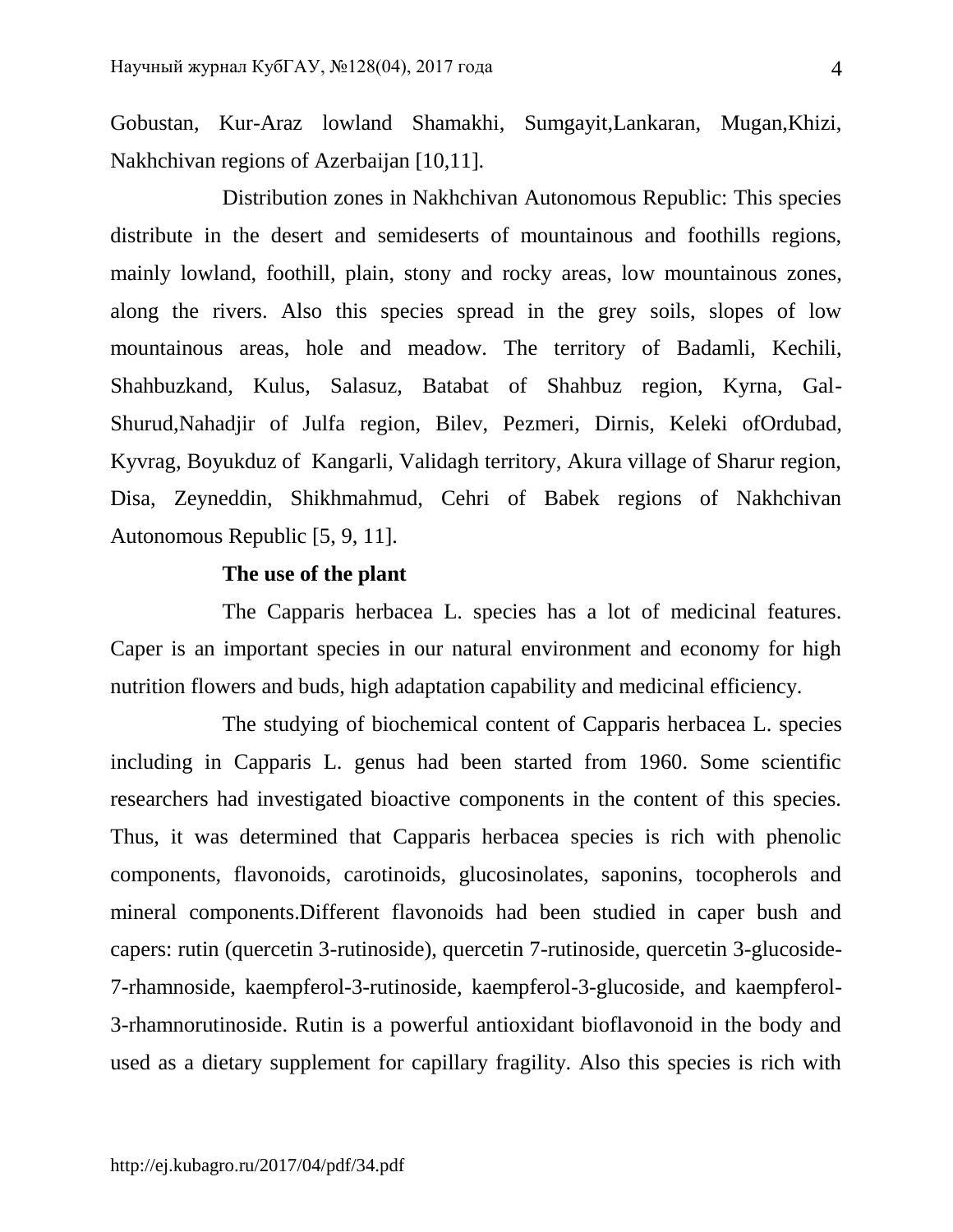mineral elements K, Ca, Mg, P, Si, Fe. There are fatty acids palmitin, olein, linol, linolein, also Al, Ca, Cu, Fe, K, Mg, Na, P, Zn in the seeds [1, 3].

Also saponins were studied in the content of this plant. Saponins are high-molecular-weight glycosides, consisting of a sugarunit(s) linked to a triterpene or a steroid aglycone. Many saponinshave detergent properties. They lower the surface tension of aqueoussolutions and therefore give stable foams when in contact with water. In fact, the name "saponin" stems from the latin word sapo (soap). Saponins are also known to cause haemolysis (lysis of erythrocytes with the release of hemoglobin), have a bitter taste, and be toxic to cold-blooded animals. Even though these attributes are not common to all known saponins, they are sometimes used to characterize this class of compounds [7, 8].

## **Materials and Methods**

During the visited expedition to the area of Babek region of Nakhchivan, the plant *Capparis herbacea* L. were collected and brought to the laboratory. The slip parts of the plant separated from other parts, dried in the shade and kept in the paper bags until use. Samples were powdered in blender and 5 g of sample was taken and extracted with different solvents. Firstly was extracted with 50 ml distilled water, then with hexane 2 times for separating from lipofil items and chlorophylls in 25˚C, with ethanol and ethanol+water solvents during 4 hours.The separation procedure was carried out with column chromatography and TLC. Extracts were measured at between 200-700 nm by Hitachi U-2900 UV-VIS. Labconco Clear Drying Chamber with Valves 7443500. Thin layer chromatographic analysis has been carried with DC-fertigfolien ALUGRAM SİL G/UV 254. The qualitative analysis of flavonoids have been studied with Fe (III) chloride and cyanidin tests [3, 7, 8].

The saponins were determined with following methods. The stock solution (1 ml) was taken in a test tube and diluted with 20 ml of distilled water. It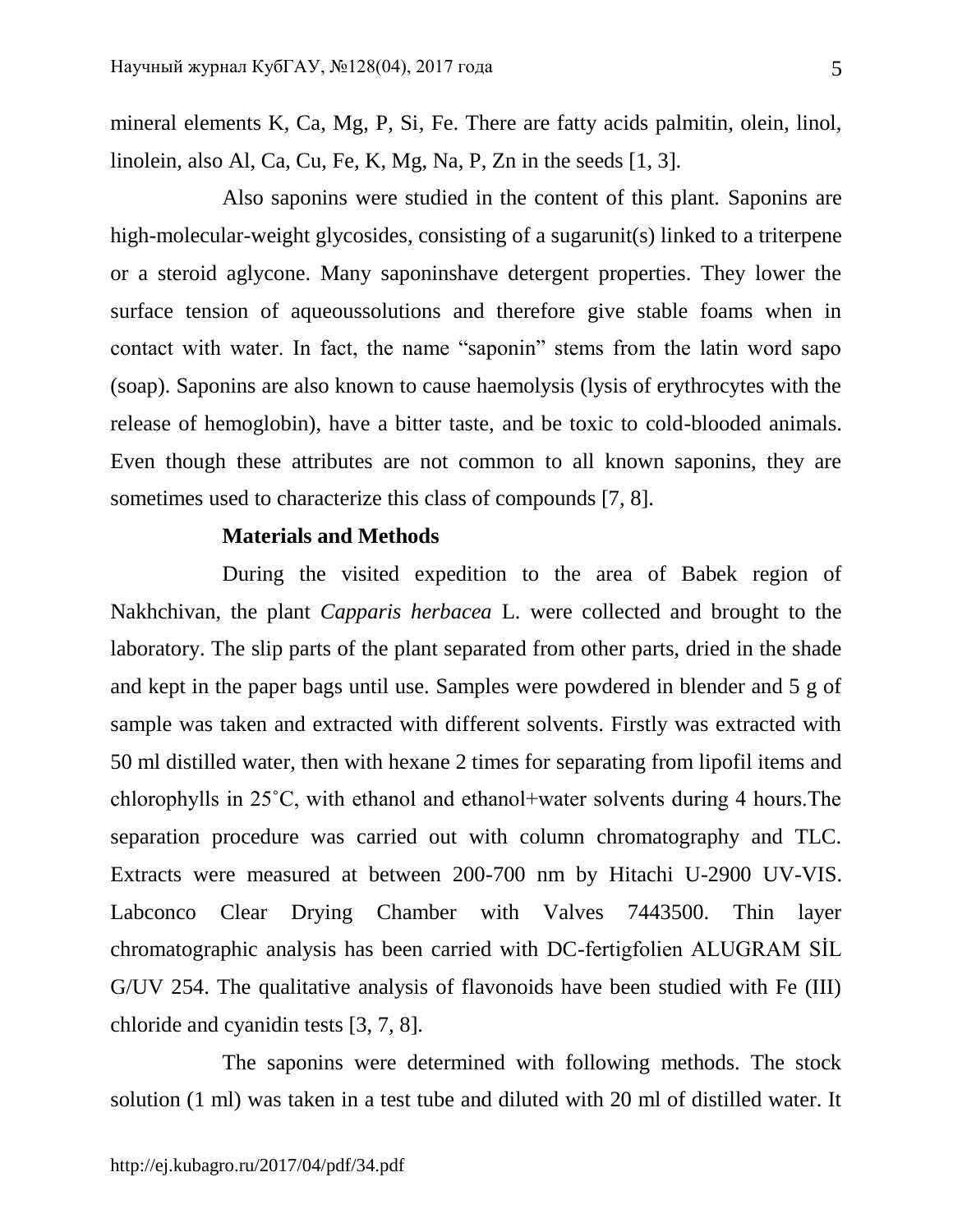was shaken by IKA vortex genius 3for 15 min. A foam layer was obtained on the top of the test tube. This foam layer indicated the presence of saponins [4].

## **Conclusion**

11 fraction obtained from column chromotography. In the conclusion it was determined that there are saponins in thewater extract, carotinoids and chlorophyll in hexan extract. The end of investigation show that the tests give positive results for saponins.

The UV spectrum of extracts had been measured between 200-700 nm wavelength. 230-450 nm depict carotinoids, 664 nm chlorophyll a, 240-380 nm illustrate flavonoids.



FIGURE 2. UV spectrum of fraction 10 of hexan extract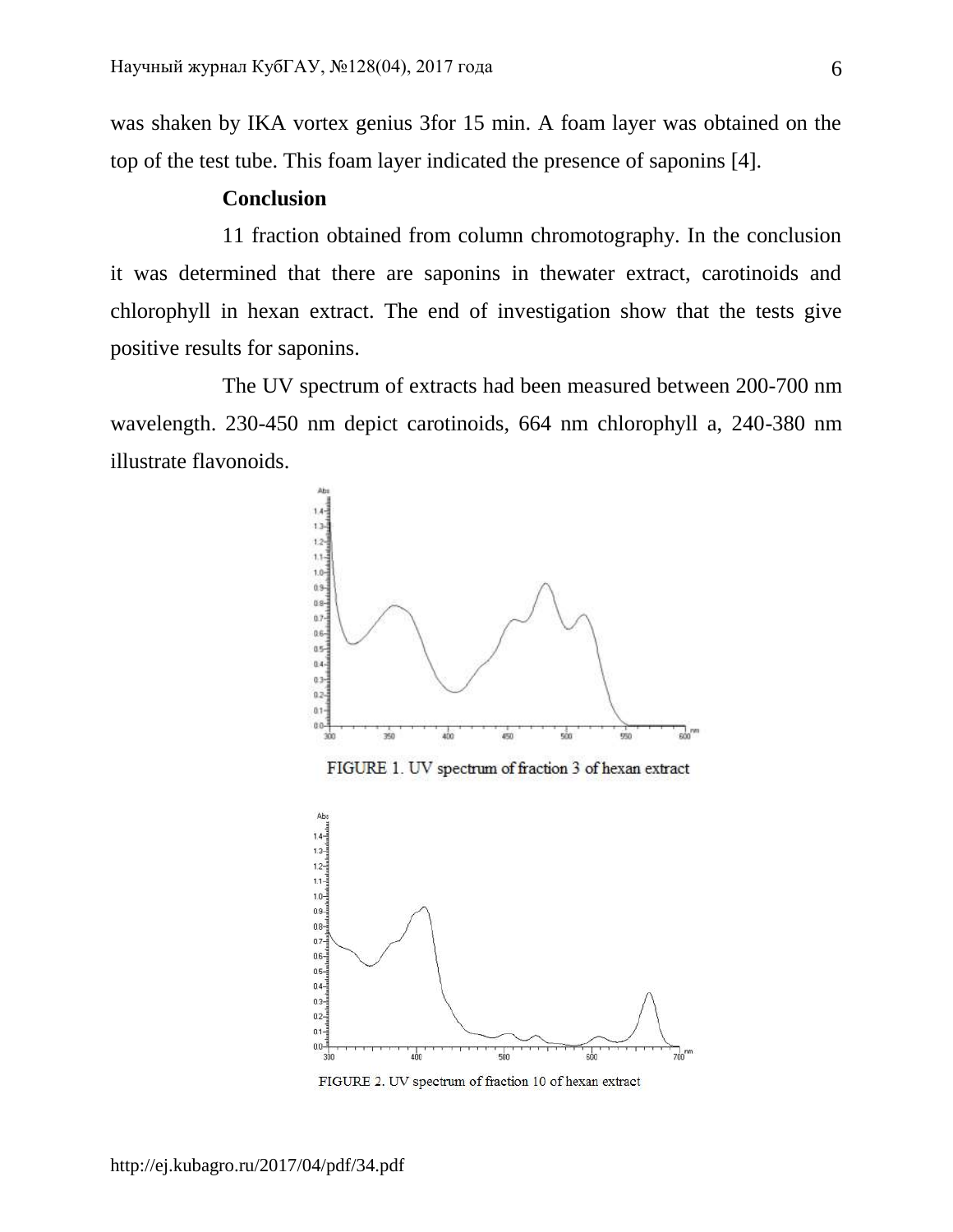### **Библиографический список**

1. Акгуль А.,Повторно обнаруженный аромат: Каперсы (Capparisspp.) // Gıda. 1996 год; 21 (2): 119-128.2. Черепанов С.К. Сосудистые растения России и соседних стран. Санкт-Петербург: «Мир и семья» 1995; 533-541

2. Черепанов С.К. Сосудистые растения России и соседних стран. Санкт-Петербург: «Мир и семья», 1995; 533-541

3. Кристина Э., Диего Р., Франсиско А., Томас Б. Содержание флавоноидов коммерческих каперсов в странах Средиземноморья // Eur. Food Res Technol (2000) 212: 70-74.

4. Madland E., Экстракция, изоляция и структурное выявление сапонинов из Herniaria incana, Диссертация, Норвежский университет науки и техники, химический факультет, 2013

5. Флора СССР. / Под ред. В.Л. Комарова М. Издательство Изд-во АН СССР, 1939; Том VIII: 2-3

6. Гулиев В.Б., Мансур Х. Флавониды. Стамбул, Кагалоглу, 1999 год; 7-12

7. Matthau's B, Ozcan M. Глюкозинолаты и жирная кислота, стерол и токофероловый состав семенных масел из Capparis spinosa var. Spinoza и Capparis ovat Desf. Var. Canescens (Coss.) // Хейвуд. Журнал сельскохозяйственной и пищевой химии 2005; 53: 7136-7141

8. Маттау Б. и Озкан М, Глюкозинолатный состав молодых побегов и бутонов каперсов (видов Capparis), дикорастущих в Турции // J. Agric. Food Chem, 2002; 50: 7323- 7325

9. Раkимова С. А. Фитохимические исследования и лечебные особенности вида Capparis herbacea L. включали Capparaceae Juss. Семьи на территории Нахчыванской Автономной Республики // Научные труды Нахчыванского государственного университета, Естественные науки и медицина, 2015; 3 (68): 67-70

10. Краткий обзор флоры Кавказа. Санкт-Петербург - Москва: Изд-во Санкт-Петербургского университета, 2012; Том 3 (2): 368-371

11. Талыбов Т.Х., Рагимова С.А. Современное состояние семейства CapparaceaeJuss. Которые распространяются в районе Нахчыванской Автономной Республики // Известия Нахчыванской секции НАНА, серия «Естественные и технические науки», 2014; 4: 52-57

### **REFERENCES**

1. Akgul' A.,Povtorno obnaruzhennyj aromat: Kapersy (Capparisspp.) // Gıda. 1996 god; 21 (2): 119-128.2. Cherepanov S.K. Sosudistye rastenija Rossii i sosednih stran. Sankt-Peterburg: «Mir i sem'ja» 1995; 533-541

2. Cherepanov S.K. Sosudistye rastenija Rossii i sosednih stran. Sankt-Peterburg: «Mir i sem'ja», 1995; 533-541

3. Kristina Je., Diego R., Fransisko A., Tomas B. Soderzhanie flavonoidov kommercheskih kapersov v stranah Sredizemnomor'ja // Eur. Food Res Technol (2000) 212: 70- 74.

4. Madland E., Jekstrakcija, izoljacija i strukturnoe vyjavlenie saponinov iz Herniaria incana, Dissertacija, Norvezhskij universitet nauki i tehniki, himicheskij fakul'tet, 2013